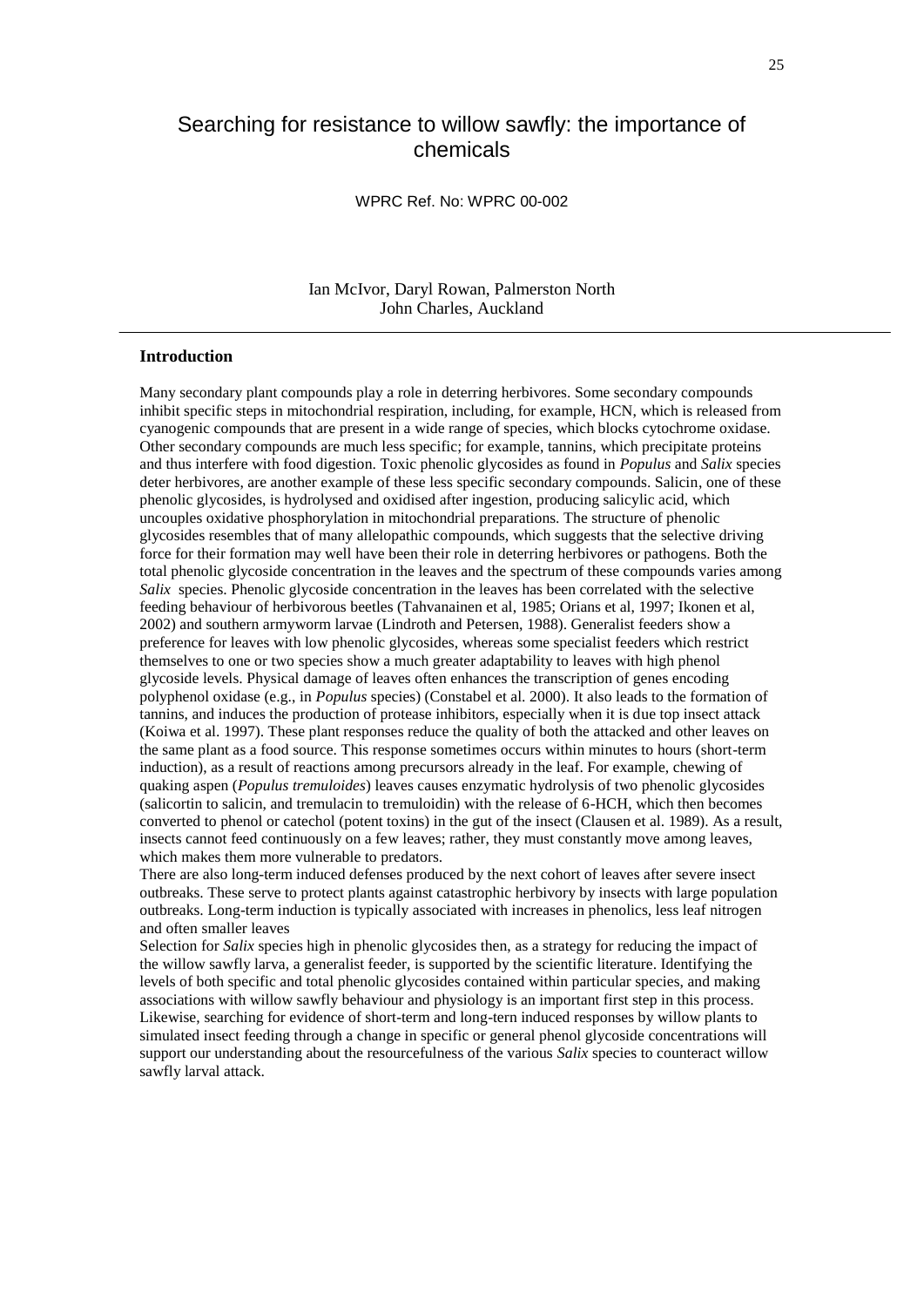# **A: Sawfly development**

# *Methods*

Measurement of sawfly development on selected willows is continuing during 2002-03 in order to discover links between development (or inhibition of development) and secondary leaf chemicals in the different willow species or clones. *N. oligospilus* were reared on willows for a complete generation in the laboratory.

The host plants were grown from dormant cuttings at HortResearch, Mt Albert Research Centre. Leaves of standardised maturity and external appearance were selected from each host plant, and fed to a total of 20-40 willow sawfly larvae under a standardised environmental regime (nominally  $23^{\circ}$ C and a 16h photoperiod). The experiment was repeated 3 times (during November, January and March) to mimic the impact of seasonal changes in host plant on sawfly development. Larval developmental times (from newly hatched larvae to adult emergence) and resulting adult fecundity when reared on each species were measured and compared. To measure fecundity, each female was dissected, her ovaries removed, and the number of ovarioles, immature and mature eggs counted.

A sample of leaves from each host plant during November-April, omitting February, was sent to Dr. D. Rowan at Palmerston North for phenol glycoside analysis. The intention was to compare larval development and adult fecundity with the type and quantity of phenolic glycosides in the leaves.

# **B: Phenolglycosides**

The phenol glycoside analysis experiment focussed on

- (a) the seasonal variability in phenolglycoside (PGS) concentrations, and
- (b) the effect of varying severity of defoliation on the PGS concentrations following defoliation

Leaf samples were collected monthly from both defoliated and undefoliated plants. Treatments and sampling methods are detailed below.

*Sampling Methods:*

#### 1 CONTROL PLANTS

Three leaves from leaf range 6-12 on a branch were sampled monthly from December – April for selected species from Palmerston North and Mt Albert (omitted sampling in February). Three trees were sampled at Palmerston North and one tree at Mt Albert.

Species being treated were 'Kawa', and the willows PN 227, PN 229, PN 249, PN 236, PN 386, PN 698, PN 741, PN 745 and PN 751 (see Table 1)

# 2 LIGHT DEFOLIATION

Monthly Treatment: For leaves 6-12 half the leaf is removed with scissors producing a defoliation of a third for leaves 6-12 from each branch. Monthly sampling: 3 half-leaves taken the next day from defoliated trees. Species being treated are 'Kawa', PN 741, PN 386, PN 249, PN 227 and PN 751

# 3 HEAVY DEFOLIATION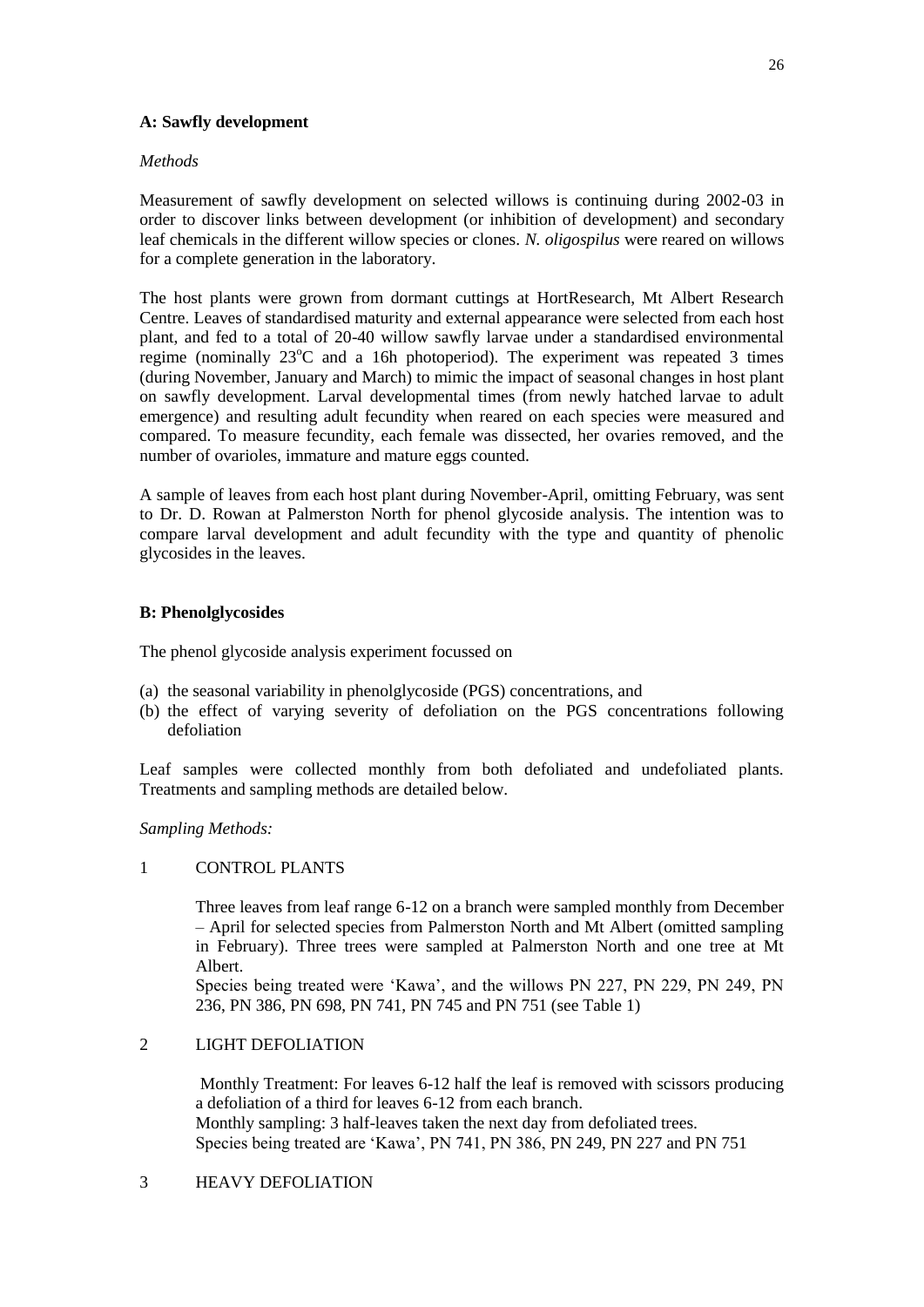Monthly treatment: Two treatments were applied on Day  $0$  (a) for a complete branch whole leaves are removed with scissors leaving the central vein only (b) for a complete branch half leaves were removed with scissors

Monthly sampling: (a) 3 whole leaves were sampled from an untreated branch on Day 1, Day 3 and Day 7 following treatment (b) 3 half leaves were sampled from a treated branch on Day 1, Day 2 and Day 7. Species being treated is PN 745.

Sampled leaves were picked, stored in Minigrip bags with freezer packs in a chillibin and transferred to a freezer at  $-10^{\circ}$  C until they were processed for chemical extraction.

#### *Chemical Extraction:*

The stored leaves were immersed in liquid nitrogen, ground, stalks removed and then weighed. The weighed leaf material was immersed in 3-10 ml methanol containing arbutin standard (arbutin concentration =  $2.0062$  mg / ml, diluted 1:9 in MeOH) and further ground using an Ultraturrax grinder to dissolve the phenolglycosides. Three mls were pipetted off from the resulting mix and diluted to 80% MeOH. The chlorophylls were removed by passing the diluted liquid through a Varian bond Elut C18 filter. The final filtrate was analysed for phenolglycosides using high pressure liquid chromatography (HPLC).

#### Results:

#### *Species variation in selected phenolglycosides(PGS)*

Among the species we are sampling the analysis of key PGS present shows some marked differences (Table 2). In particular, there is considerable variation in salicin (nil – very high) and salicortin. Low levels of salicin are accompanied by low levels of tremulacin in *Salix schwerinii, S. medemii* and *S. exigua.* Conversely in the other species, excepting Kawa, levels of salicin and tremulacin are both high. Both of these chemicals are considered to be active in *Salix* defence against herbivory, either as precursor or end-product. Salicin is a building block for more toxic PGS molecules such as salicortin as well as a hydrolysis product, and tremulacin is readily converted to the more toxic tremuloidin (Clausen, 1989).

#### *Geographical variation in selected phenolglycosides*

PGS levels do not differ greatly between the two geographical locations, any difference being within the same order of magnitude (Table 3). Differences are more closely linked with genetics than geographical location, confirming our 2002 study.

#### *Seasonal variation in selected phenolglycosides*

Levels of salicin, tremulacin, salicortin and total PGS varied over the five months in which sampling occurred (Figure 1 a-c, Table 4). The levels appeared to peak during summer and then fall again, but there was not a consistent pattern for all chemicals or all species.

# *Phenolglycosides and leaf defoliation treatments*

#### *Light defoliation*

Changes in the levels of salicin, tremulacin and total phenolglycosides were analysed for the six species tested (Table 5). Neither salicin or tremulacin was present in *S. schwerinii.*  Tremulacin was present in samples of 'Kawa' only in December andJanuary, and in samples of *S. matsudana* only in April and March. Any changes in the concentration of these key phenolglycosides in response to the light defoliation are either insignificant or developed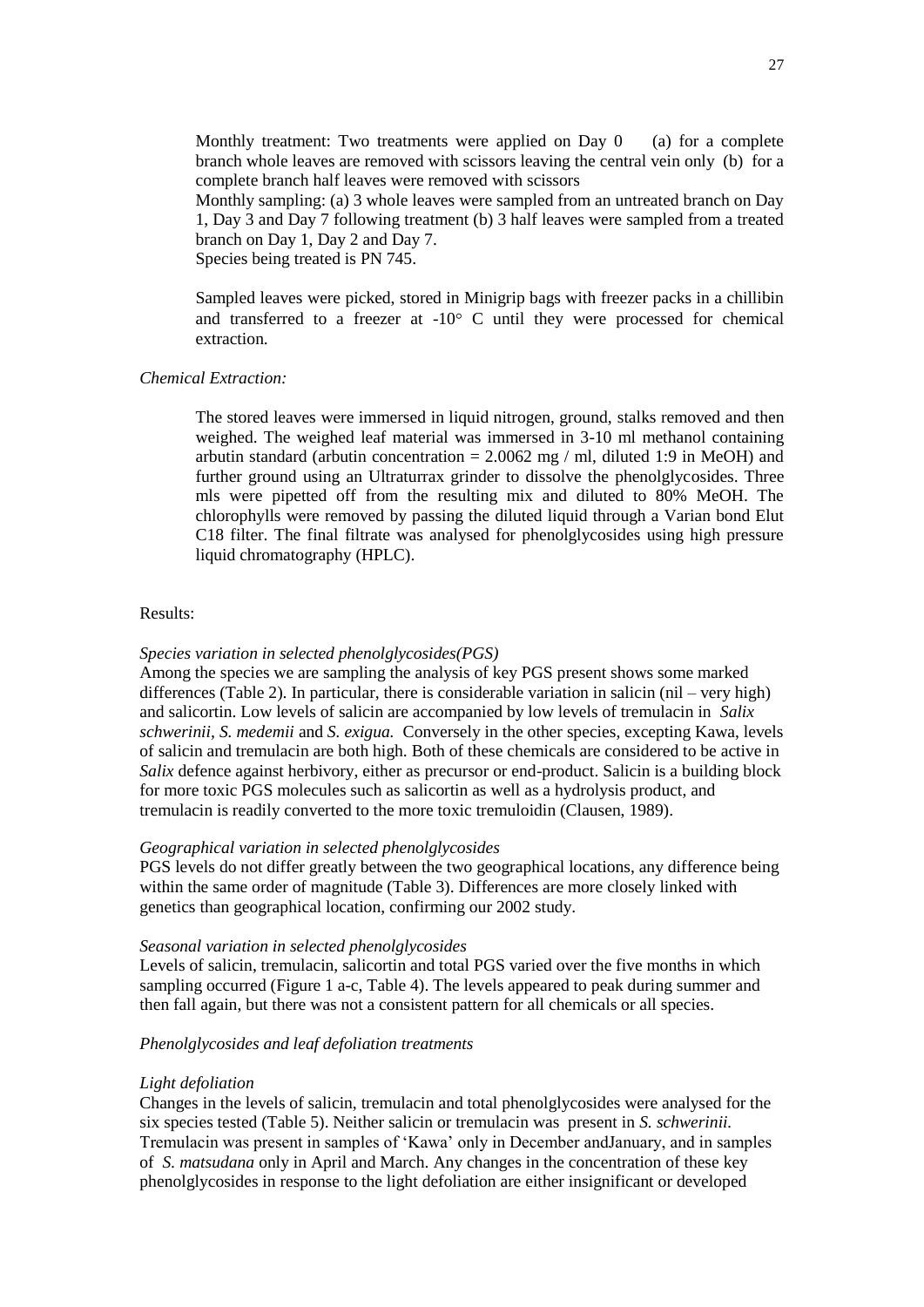outside of the sampling time of 24 hours. Short term responses triggered by insect feeding are reported to happen with in a few hours (see introduction) but may require repeated "insect' stimulation to maintain.

# *Heavy defoliation*

Following heavy defoliation leaves were sampled after 1, 3 and 7 days in order to detect any long term response as described in the introduction. Heavy defoliation was carried out with one species, *S. lasiandra.* There was a similar pattern in changes in salicin and total phenolglycoside levels in the leaves following half leaf defoliation (figures 2 and 3) but not following whole branch defoliation. Analysis of the data using ANOVA is summarised in Table 6. Only the changes in salicin were significant at  $p < 0.05$ . The salicin response appears to follow the pattern of a long term response to insect feeding. Whether the salicin rise is due to increased production or is a result of enzymatic oxidation of salicortin or possibly other phenolglycosides is not entirely clear. Evidence from changing levels of , in particular, salicortin (Figure 4) favours the suggestion of increased salicin production, which is then transformed into other defensive phenolglycosides. It is reasonable to assume that not all salicin will be converted to salicortin. However, the fall in salicin levels on Day 7 occur simultaneously with a rise in salicortin levels in the months December – February.

#### Discussion:

There is considerable variability in the concentration of the various identifiable phenolglycosides between willow species, ranging from absent to very high levels. These differences in concentrations need to be correlated with larval maturation times and female fecundity.

Seasonal changes in phenolglycosides may be responding to available photosynthate, which peaks over the summer months when leaf area reaches a maximum and leaf tissue production is reducing. Phenolglycoside production is costly to the plant, particularly in terms of N. This emphasises the serious impact of early season defoliation by the sawfly larvae on the ability of the tree to provide photosynthate for the production of defence chemicals as well as new tissue.

Analysis of HLD and WBD showed that the plant response is quite different for these two treatments. With HLD the plant retains damaged leaves which can respond by i. increased production and conversion of chemical defenses, and ii. by production of a translocated signal that could stimulate production in undamaged leaves, whereas with WBD there are no damaged leaves remaining on the plant so neither of these responses are likely to happen (Constabel et al, 2000).

This series of experiments has produced some encouraging evidence aligning the levels of, in particular, salicin and salicortin with a long term response to physical leaf damage such as would be produced by willow sawfly herbivory. These two compounds,as well as tremulacin and tremuloidin (for which we were unable to identify HPLC peaks) have been reported as being active in plant defenses against herbivory (Clausen et al, 1989; Ikonen et al, 2002; Lindroth and Petersen, 1988; Orians et al, 2003). These studies have followed up this approach with the feeding of specific phenolglycosides to larvae either painted onto leaves or soaked in discs of filter paper to link retardation in insect development with a specific  $phenolglycoside(s)$ . This would be a sensible next step in conjunction with the breeding of clones showing some resistance.

#### References:

Clausen TP, Reichardt PB, Bryant JP, Werner RA, Post K, and Frisby K. 1989. A chemical model for short-term induction in quaking aspen (*Populus tremuloides*) foliage against herbivores. J. Chem. Ecol. 15: 2335-2346.

Constabel CP, Yip L, Patton JJ and Christopher Me. 2000. Polyphenol oxides from hybrid poplar. Cloning and expression in response to wounding and herbivory. Plant Physiol. 124: 285-295.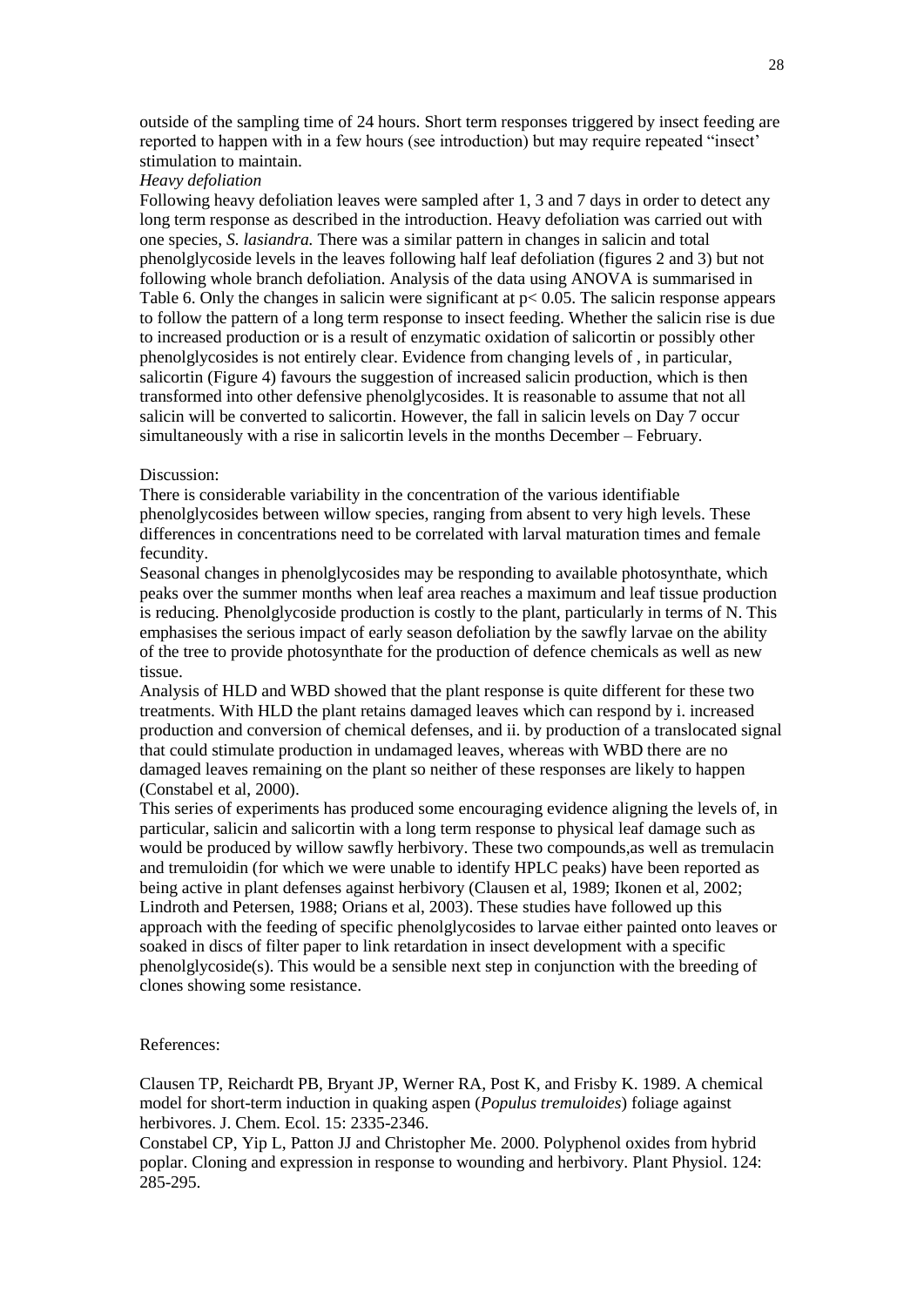Ikonen A, Tahvanainen J, and Roininen H. 2002. Phenolic secondary compounds as determinants of the host plant preferences of the leaf beetle, *Agelastica alni.* Chemoecology 12: 125-131.

Koiwa H, Bressan RA, and Hasegawa PM. 1997. Regulation of protease inhibitors and plant defense. Trends Plant Sci. 2: 379-384.

Lindroth RL and Peterson SS. 1988. Effects of plant phenols on performance of southern armyworm larvae. Oecologia 75: 185-189.

Orians CM, Huang CH, Wild A, Dorfman KA, Zee P, Dao MTT and Fritz RS. 1997. Willow hybridisation differentially affects preference and performance of herbivorous beetles. Entomologia Experimentalis et Applicata 83: 285-294.

Orians CM, Lower S, Fritz RS, and Roche BM. 2003. The effects of plant genetic variatin and soil nutrients on secondary chemistry and growth in a shrubby willow, *Salix sericea:* patterns and constraints on the evolution of resistance traits. Biochem. Systematics and Ecology 31: 233-247.

Tahvanainen J, Julkumen-Tiitto R, and Kettunen J. 1985. Phenolic glycosides govern the food selection pattern of willow feeding beetles. Oecologica 67: 52-56.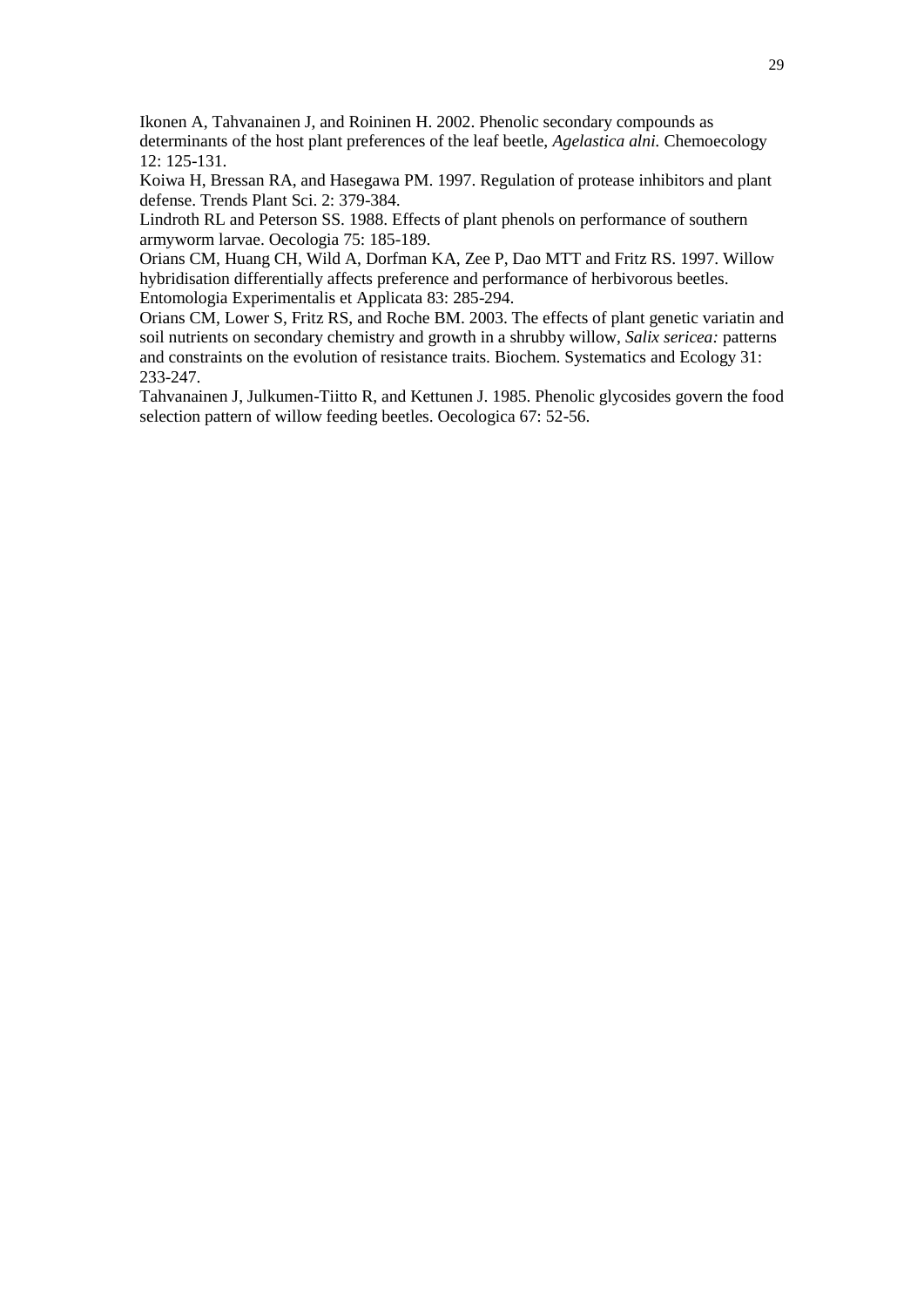# Appendices

| <b>Table 1</b><br>Code | <b>Species</b>               | <b>Treatment</b>  |  |
|------------------------|------------------------------|-------------------|--|
| <b>PN 227</b>          | S. matsudana                 | light defoliation |  |
| <b>PN 229</b>          | S. medemii                   | nil               |  |
| PN 236                 | S. glaucophylloides 'piperi' | nil               |  |
| <b>PN 249</b>          | S. purpurea                  | light defoliation |  |
| PN 386                 | S. schwerinii                | light defoliation |  |
| PN 698                 | S. exigua                    | nil               |  |
| <b>PN 741</b>          | S. fragilis                  | light defoliation |  |
| <b>PN 745</b>          | S. lucida spp. lasiandra     | heavy defoliation |  |
| <b>PN 751</b>          | S. lasiolepis                | light defoliation |  |
|                        | Kawa                         | light defoliation |  |
|                        |                              |                   |  |

**Table 2** Species variation in concentration of selected phenolglycosides

Each data point is a mean of 15 values, three per month from December 2002 – April 2003. Samples were from Aokautere material only.

| Species             | salicin  | salicortin | tremulacin |
|---------------------|----------|------------|------------|
| S. matsudana        | 2050     | 3073       | 2100       |
| S. medemii          | 310      |            |            |
| S. glaucophylloides | 3820     | 76804      | 21310      |
| 'piperi'            |          |            |            |
| S. purpurea         | 8620     | 30121      | 24900      |
| S. schwerinii       | $\theta$ | 45         |            |
| S. exigua           | 30       | 0          |            |
| S. fragilis         | 1640     | 877        | 6820       |
| S. lucida spp.      | 7740     | 68941      | 4760       |
| lasiandra           |          |            |            |
| S. lasiolepis       | 13100    | 81626      | 59870      |
| Kawa                | 8200     | 12965      | 200        |

**Table 3** Geographical variation in selected phenolglycosides

| Species             | salicin |           | Chlorogenic |      | tremulacin |       |
|---------------------|---------|-----------|-------------|------|------------|-------|
|                     |         |           | acid        |      |            |       |
|                     | PN      | <b>MA</b> | PN          | MA   | PN         | MA    |
| S. matsudana        | 2050    | 1130      | 310         | 410  | 2100       | 95    |
| S. medemii          | 310     | 235       | 600         | 190  | 0          | 0     |
| S. glaucophylloides | 3820    | 14500     | 3870        | 1850 | 21310      | 16600 |
| 'piperi'            |         |           |             |      |            |       |
| S. purpurea         | 8620    | 10500     | 86          | 30   | 24900      | 4400  |
| S. schwerinii       | 0       | 0         | 496         | 15   | 0          | 0     |
| S. exigua           | 30      | 36        | 410         | 24   | $\Omega$   | 0     |
| S. fragilis         | 1640    | 2750      | 1340        | 570  | 6820       | 2350  |
| S. lucida spp.      | 7740    | 38700     | 350         | 950  | 4760       | 44900 |
| lasiandra           |         |           |             |      |            |       |
| S. lasiolepis       | 13100   | 39500     | 1990        | 1200 | 59870      | 37000 |
| Kawa                | 8200    |           | 1360        | 1050 | 200        | 105   |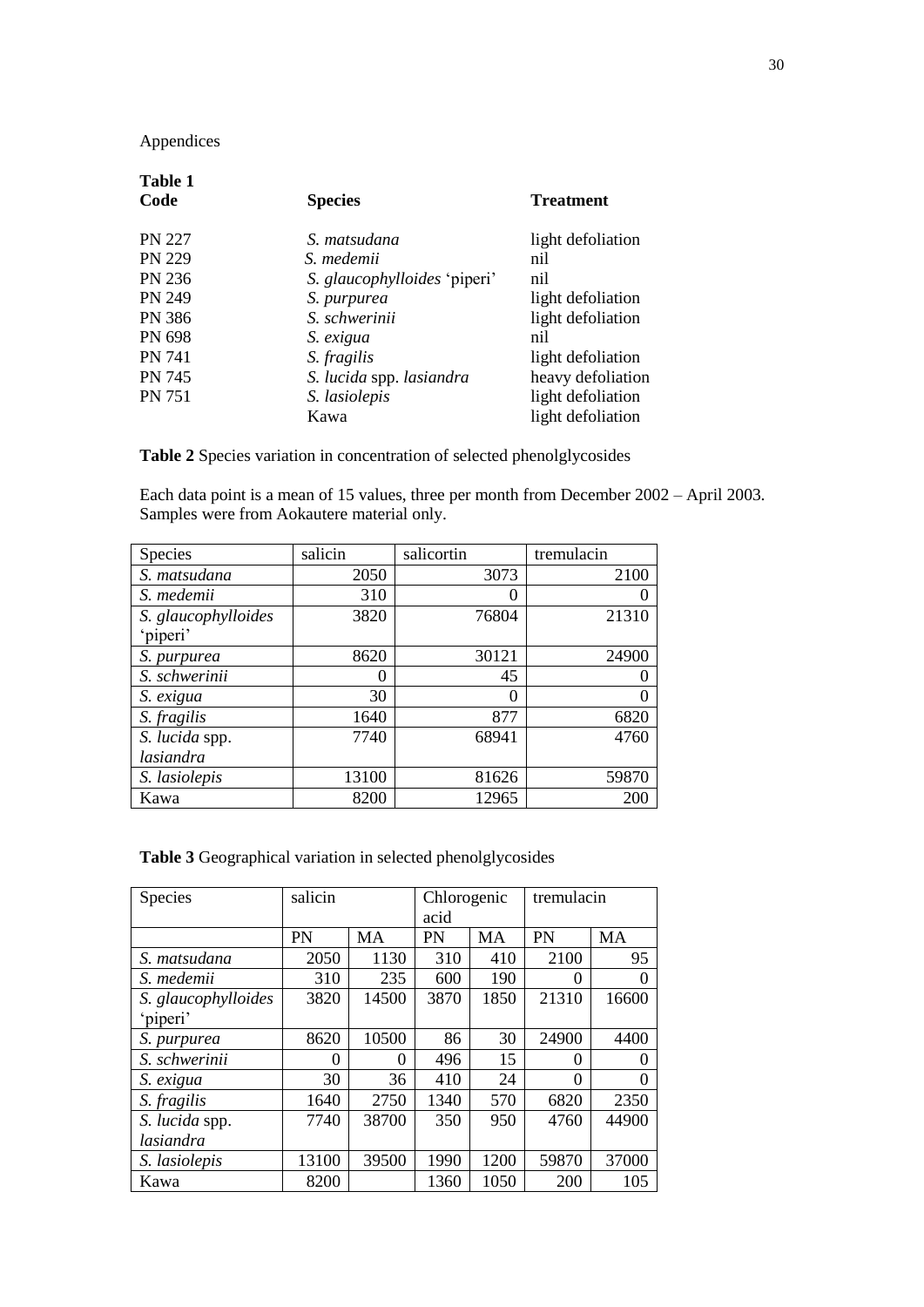



# **S. lasiolepis**





**S. purpurea**

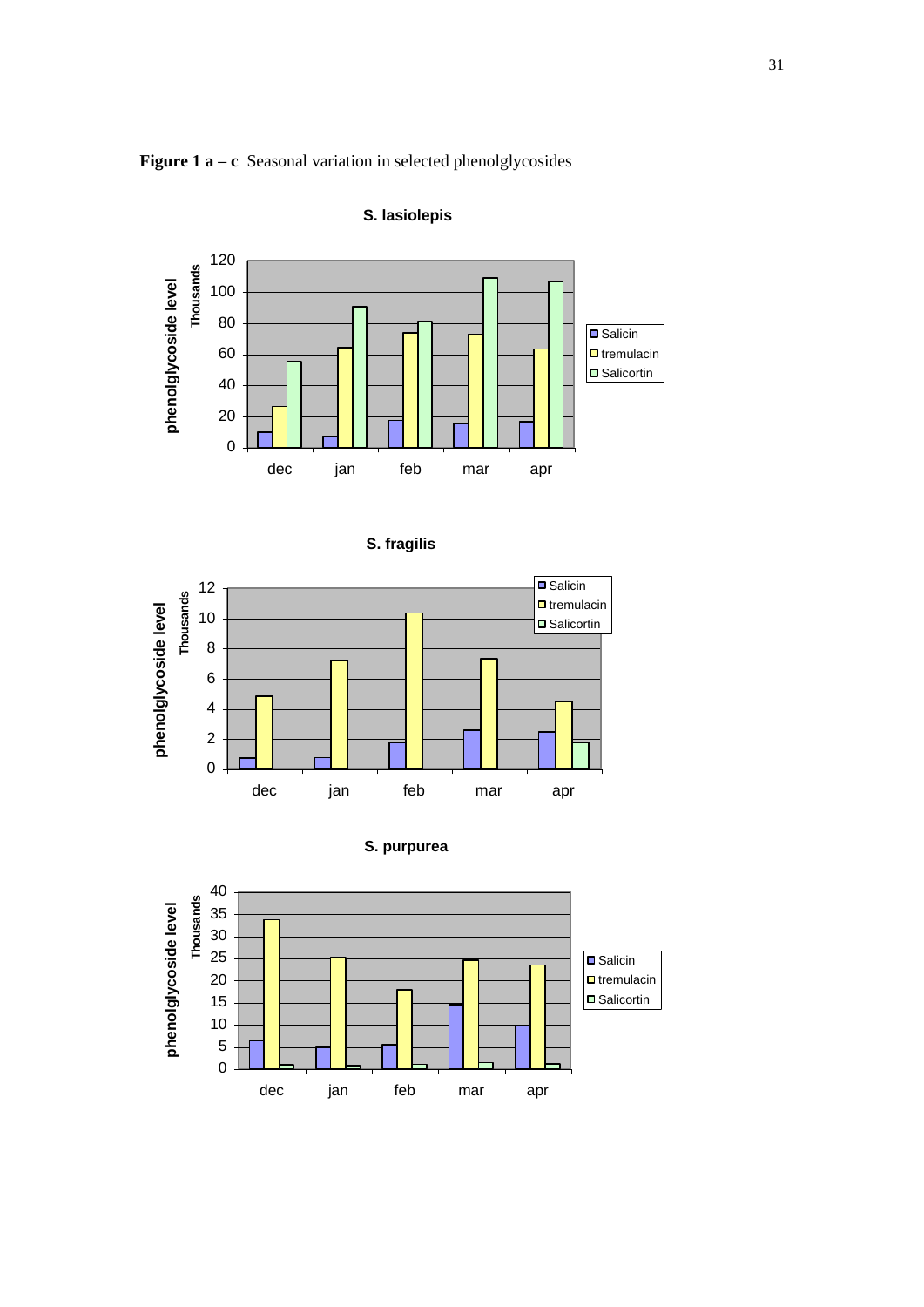|                  | <b>Species</b> |             |             |                   |               |
|------------------|----------------|-------------|-------------|-------------------|---------------|
| <b>Total</b>     | S. matsudana   | S. purpurea | S. fragilis | S. lucida         | S. lasiolepis |
| phenolglycosides |                |             |             | spp.<br>lasiandra |               |
| dec              | 22696          | 22574       | 9291        | 10840             | 4373          |
| jan              | 30558          | 50224       | 18950       | 12480             | 24987         |
| feb              | 31095          | 61483       | 23827       | 9061              | 24887         |
| mar              | 24770          | 78027       | 27031       | 9467              | 31600         |
| apr              | 59817          | 73055       | 33208       | 7076              | 55448         |

**Table 4** Seasonal variation in total phenolglycosides (representative species)

**Table 5** Analysis of variance in concentrations of salicin, tremulacin and total phenolglycosides following light defoliation (p values). **\***absent

| <b>Species</b> | salicin | tremulacin | <b>Total PGS</b> |  |
|----------------|---------|------------|------------------|--|
| S. purpurea    | 0.77    | 0.67       | 0.18             |  |
| S. matsudana   | 0.99    | $\ast$     | 0.66             |  |
| S. schwerinii  | $\ast$  | $\ast$     | 0.47             |  |
| S. fragilis    | 0.37    | 0.99       | 0.83             |  |
| S. lasiolepis  | 0.53    | 0.62       | 0.24             |  |
| Kawa           | 0.54    |            | 0.77             |  |
|                |         |            |                  |  |



**Figure 2** Change in leaf salicin concentration following half leaf defoliation in *S. lasiandra.*